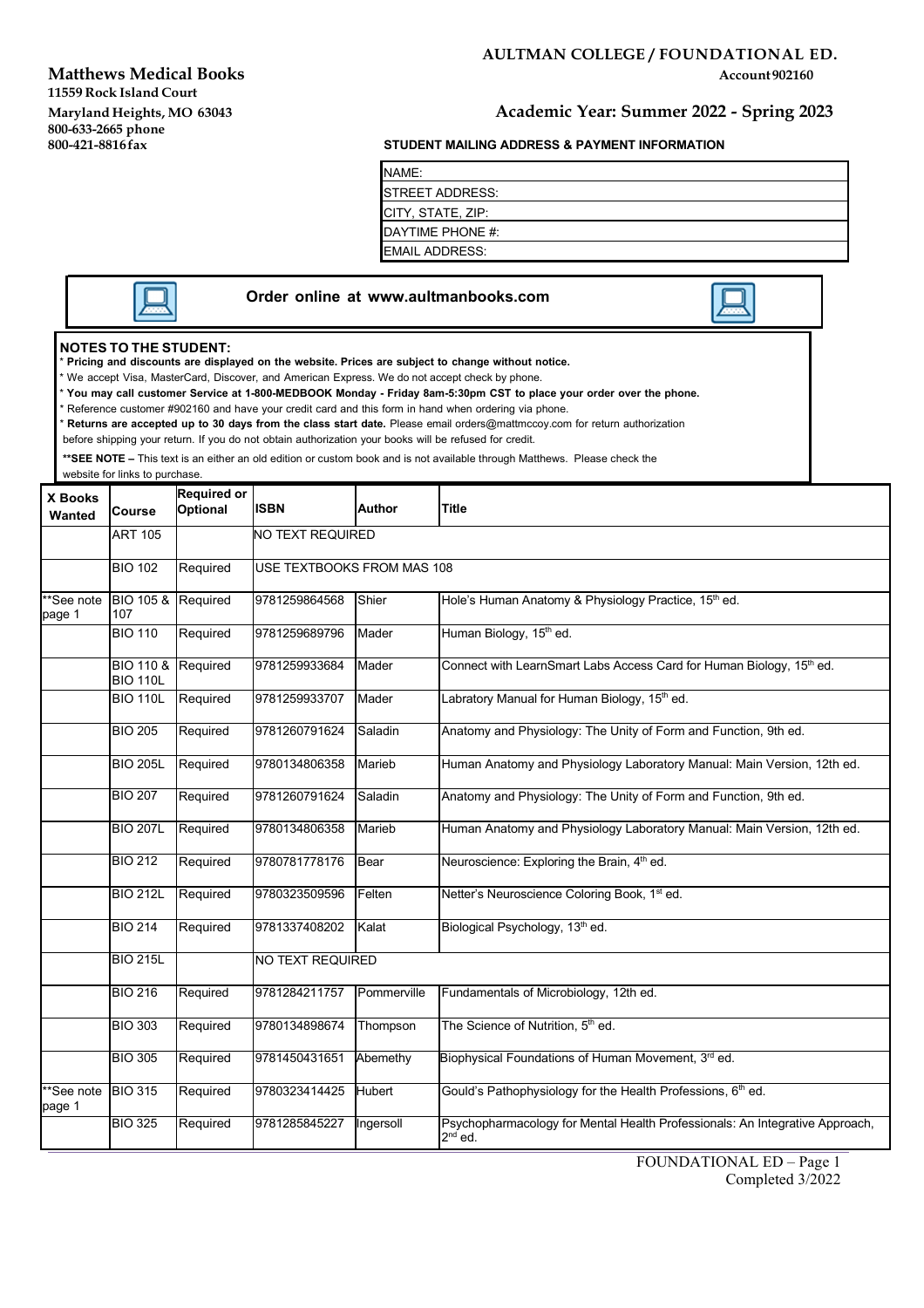# **Matthews Medical Books 11559 Rock Island Court Maryland Heights, MO 63043 Academic Year: Summer 2022 - Spring 2023**

# **AULTMAN COLLEGE / FOUNDATIONAL ED.**

## **800-633-2015 STUDENT MAILING ADDRESS & PAYMENT INFORMATION**

|                               |                                      |             |                                                                                                                            | NAME:        |                                                                                                              |
|-------------------------------|--------------------------------------|-------------|----------------------------------------------------------------------------------------------------------------------------|--------------|--------------------------------------------------------------------------------------------------------------|
|                               |                                      |             |                                                                                                                            |              | STREET ADDRESS:                                                                                              |
|                               |                                      |             |                                                                                                                            |              | CITY, STATE, ZIP:                                                                                            |
|                               |                                      |             |                                                                                                                            |              | DAYTIME PHONE #:                                                                                             |
|                               |                                      |             |                                                                                                                            |              | <b>EMAIL ADDRESS:</b>                                                                                        |
|                               | <b>CHM 103</b>                       | Required    | 9780134421353                                                                                                              | Timberlake   | Chemistry: An Introduction to General, Organic and Biological Chemistry $13th$ ed.                           |
|                               | <b>CHM 103L</b>                      |             | NO TEXT REQUIRED                                                                                                           |              |                                                                                                              |
|                               | <b>COM 107</b>                       | Required    | 9780073523903                                                                                                              | Floyd        | Interpersonal Communication, 3rd ed. (Looseleaf)                                                             |
| Purchase<br>from<br>publisher | <b>COM 138</b>                       | Required    | 9781260244960                                                                                                              | Floyd        | Connect Online for Business & Professional Communication - purchase from<br>publisher at www.mheducation.com |
| **See note CSC 105<br>page 1  |                                      | Required    | 9781259563652                                                                                                              | O'Leary      | Computing Essentials 2017 Complete Edition, 26th ed.                                                         |
|                               | <b>CSC 105</b>                       | Required    | 9781476754482                                                                                                              | Schafer      | The Like Switch<br>(Ebook option also available)                                                             |
| **See note ECN 225<br>page 1  |                                      | Required    | 9781285758497                                                                                                              | Henderson    | Health Economics and Policy, 6th ed.                                                                         |
|                               | ENG 105 & Required<br><b>ENG 107</b> |             | 9781433832178                                                                                                              | <b>APA</b>   | Publication Manual of the American Psychological Association, 7 <sup>th</sup> ed.                            |
|                               | <b>ENG 110</b>                       | Required    | 9780451530868                                                                                                              | Lewis        | Arrowsmith                                                                                                   |
|                               | <b>HSC 115</b>                       | Required    | 9781284169874                                                                                                              | <b>Niles</b> | Basics of the U.S. Health Care System, 4 <sup>th</sup> ed.                                                   |
|                               | <b>HSC 119</b>                       | Required    | Medical Terminology Express: A Short-Course Approach by Body System - Instant Access - See LMS for further<br>instruction. |              |                                                                                                              |
|                               | <b>HSC 119</b>                       | Required    | 9781719642279                                                                                                              | Gylys        | Medical Terminology Express: A Short-Course Approach by Body System 3rd Ed                                   |
| **See note HSC 119<br>page 1  |                                      | Optional    | 9780803659049                                                                                                              | Venes        | Taber's Cyclopedic Medical Dictionary, 23rd ed.                                                              |
|                               | <b>HSC 130</b>                       | Required    | 9781433831379                                                                                                              | Hill         | Helping Skills: Facilitating Exploration, Insight, and Action, 5 <sup>th</sup> ed.                           |
|                               | HSC 135 & Required<br><b>HSC 140</b> |             | 9781449698546                                                                                                              | Gilbert      | Health Education: Creating Strategies for School & Community Health, 4th ed.                                 |
|                               | <b>HSC 201</b>                       | Recommended | 9781387642410                                                                                                              | Hoyt         | Health Informatics: Practical Guide, 7th ed.                                                                 |
|                               | <b>HSC 204</b>                       | Required    | 9780199946563                                                                                                              | Veatch       | Case Studies in Biomedical Ethics: Decision-Making, Principles, and Cases, 2 <sup>nd</sup><br>ed.            |
| **See note HSC 217<br>page 1  |                                      | Required    | 9781584264750                                                                                                              | Shaw         | Quality and Performance Improvement in Healthcare: Theory, Practice, and<br>Management, 6 <sup>th</sup> ed.  |
|                               | <b>HSC 223</b>                       |             | NO TEXT REQUIRED                                                                                                           |              |                                                                                                              |
|                               | <b>HSC 225</b>                       |             | NO TEXT REQUIRED                                                                                                           |              |                                                                                                              |
|                               | <b>HSC 230</b>                       | Required    |                                                                                                                            | DeCarlo      | Scientific Inquiry in Social Work.<br>(https://scientificinquiryinsocialwork.pressbooks.com/)                |
| **See note HSC 260<br>page 1  |                                      | Required    | 9781260140392                                                                                                              | Manning      | (The) Art of Leadership, 6 <sup>th</sup> ed.                                                                 |
|                               | <b>HSC 308</b>                       | Required    |                                                                                                                            |              | Human Resource Management - See syllabus for link to online textbook.                                        |
|                               | <b>HSC 310</b>                       |             | TBD                                                                                                                        |              |                                                                                                              |
|                               | <b>HSC 320</b>                       |             | <b>TBD</b>                                                                                                                 |              |                                                                                                              |
|                               | <b>HSC 325</b>                       |             | TBD                                                                                                                        |              |                                                                                                              |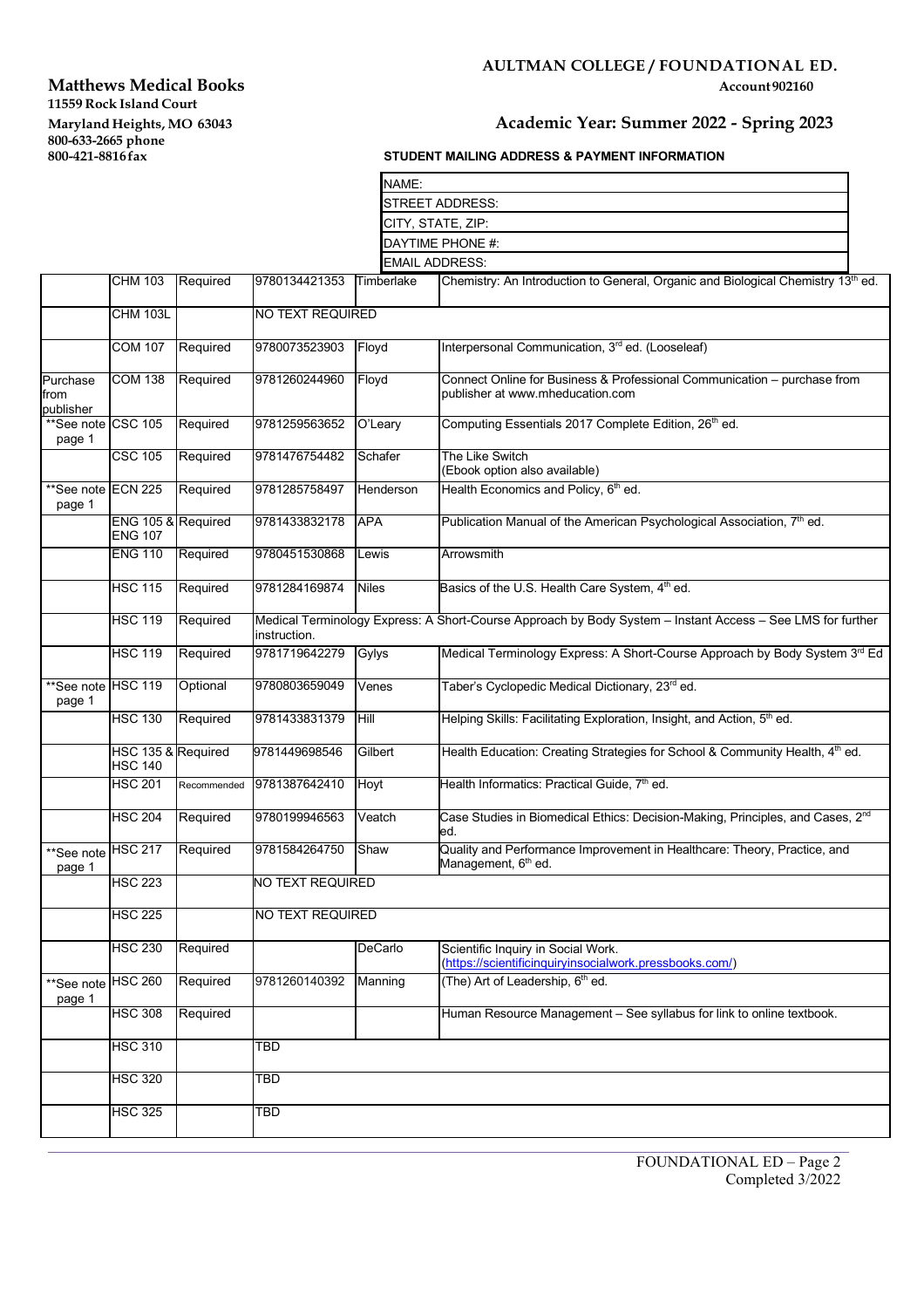# **Matthews Medical Books 11559 Rock Island Court Maryland Heights, MO 63043 Academic Year: Summer 2022 - Spring 2023**

# **AULTMAN COLLEGE / FOUNDATIONAL ED.**

### **87UDENT MAILING ADDRESS & PAYMENT INFORMATION**

| NAME:                    |  |
|--------------------------|--|
| <b>ISTREET ADDRESS:</b>  |  |
| <b>CITY, STATE, ZIP:</b> |  |
| DAYTIME PHONE #:         |  |
| <b>EMAIL ADDRESS:</b>    |  |

|                              | <b>HSC 335</b>  |          | <b>NO TEXT REQUIRED</b> |              |                                                                                                   |  |  |
|------------------------------|-----------------|----------|-------------------------|--------------|---------------------------------------------------------------------------------------------------|--|--|
|                              | <b>HSC 340</b>  |          | <b>NO TEXT REQUIRED</b> |              |                                                                                                   |  |  |
|                              | <b>HSC 350</b>  | Required | 9781975173425           | Fischbach    | Fischbach's A Manual of Laboratory and Diagnostic Tests, 11 <sup>th</sup> ed.                     |  |  |
|                              | <b>HSC 350</b>  | Required | 9781975107192           | Norris       | Essentials of Pathophysiology: Concepts of Altered States, 5th ed.                                |  |  |
|                              | <b>HSC 350</b>  | Required | 9780323510806           | Jarvis       | Physical Examination and Health Assessment. 8th ed.                                               |  |  |
|                              | <b>HSC 355</b>  | Required | 9781284118216           | <b>Baker</b> | Health Care Finance: Basic Tools for Nonfinancial Managers, 5 <sup>th</sup> ed.                   |  |  |
|                              | <b>HSC 360</b>  |          | <b>NO TEXT REQUIRED</b> |              |                                                                                                   |  |  |
|                              | <b>HSC 410</b>  | Required |                         |              | Community Toolbox (available open source -access link in syllabus)                                |  |  |
|                              | <b>HSC 427</b>  |          | <b>TBD</b>              |              |                                                                                                   |  |  |
|                              | <b>HSC 450</b>  | Required | 9781284166606           | Nash         | Population Health: Creating a Culture of Wellness, 3rd ed.                                        |  |  |
|                              | <b>HSC 454</b>  |          | TBD                     |              |                                                                                                   |  |  |
|                              | <b>HSC 458</b>  |          | NO TEXT REQUIRED        |              |                                                                                                   |  |  |
|                              | <b>HSC 490</b>  |          | <b>TBD</b>              |              |                                                                                                   |  |  |
|                              | <b>MTH 102</b>  |          | NO TEXT REQUIRED        |              |                                                                                                   |  |  |
|                              | <b>MTH 102S</b> |          | NO TEXT REQUIRED        |              |                                                                                                   |  |  |
|                              | <b>MTH 104</b>  | Required | 9780134683751           | Larson       | Elementary Statistics: Picturing the World, Books a la Carte Edition, 7 <sup>th</sup> ed.         |  |  |
|                              | <b>PHL 104</b>  | Required | 9780199946563           | Veatch       | Case Studies in Biomedical Ethics: Decision-Making, Principles, and Cases, 2 <sup>nd</sup><br>ed. |  |  |
|                              | <b>PHL 114</b>  | Optional |                         |              | A bible and/or Koran is recommended for this course                                               |  |  |
|                              | <b>PHL 214</b>  | Optional |                         |              | A bible and/or Koran is recommended for this course                                               |  |  |
|                              | <b>PHY 105</b>  | Required | 9780495391524           | Kirkpatrick  | Physics: A Conceptual World View, 7 <sup>th</sup> ed.                                             |  |  |
| **See note PSC 105<br>page 1 |                 | Required | 9781133602330           | Janda        | The Challenge of Democracy (with Aplia printed access card), 12 <sup>th</sup> ed.                 |  |  |
|                              | <b>PSC 305</b>  | Required | 9780323554985 Mason     |              | Policy & Politics in Nursing and Health Care, 8th ed.                                             |  |  |
|                              | <b>PSY 111</b>  | Required | 9781260042269           | Feldman      | Psychology and Your Life with P.O.W.E.R Learning, 4 <sup>th</sup> ed.                             |  |  |
|                              | <b>PSY 211</b>  | Required | 9781260500387           | Santrock     | Topical Approach to Life-Span Development, 10 <sup>th</sup> ed.                                   |  |  |
|                              | <b>PSY 222</b>  | Required | 9781260130744           | DeSpelder    | The Last Dance: Encountering Death and Dying, 11 <sup>th</sup> ed.                                |  |  |
|                              | <b>SLS 107</b>  | Required | 9780345472328           | <b>Dweck</b> | Mindset: The New Psychology of Success, Updated ed.                                               |  |  |
|                              |                 |          |                         |              |                                                                                                   |  |  |